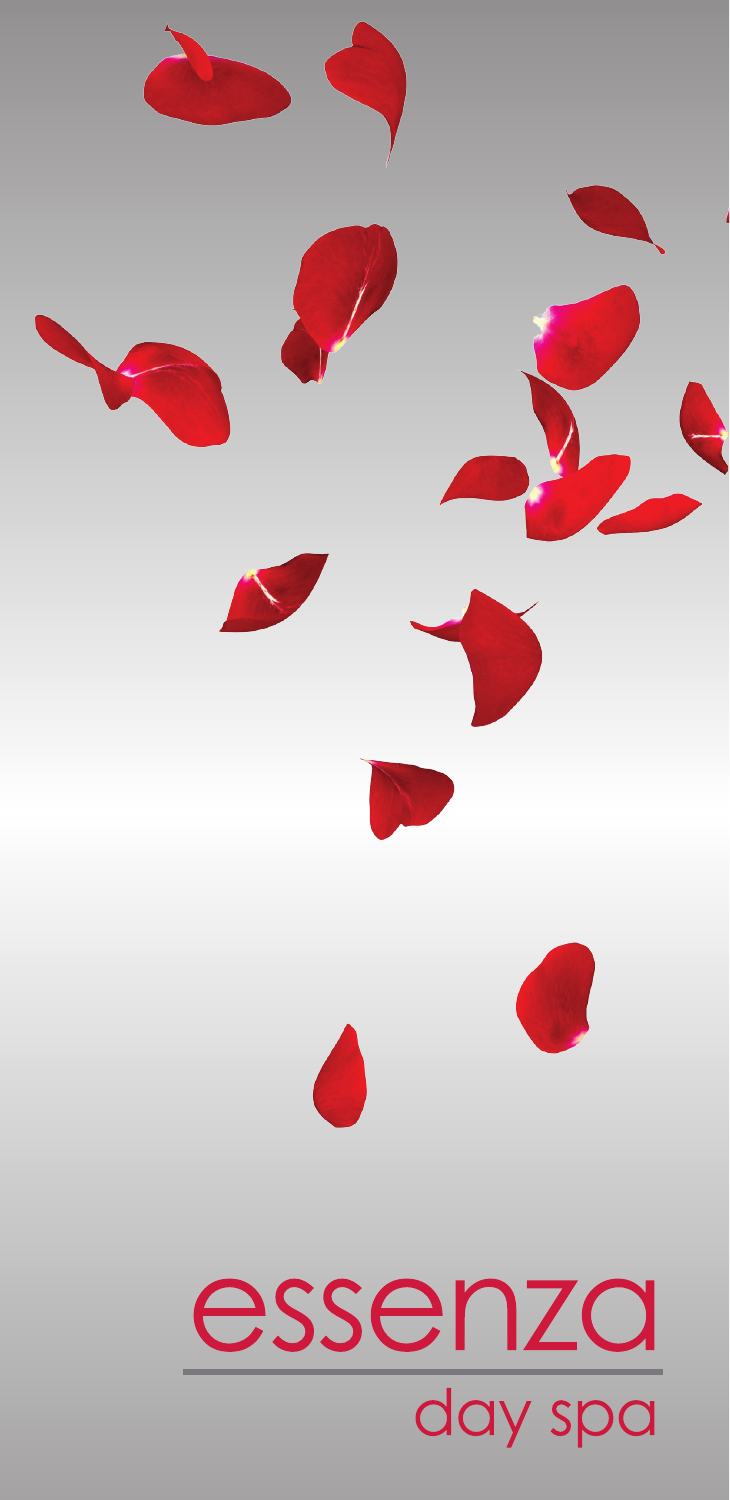Essenza Day Spa is the perfect antidote to today's jam packed lifestyles, giving you a tranquil spa experience in an intimate and luxurious setting, where the only person who matters is you.

Our professional and experienced spa therapists will help you to choose the perfect treatments just for you.

Take your time in our relaxation lounge following your treatment to return slowly and gently, refreshed and restored to the world outside.

At Essenza we also tailor treatments to couples, mothers to be, hens parties, wedding groups and other special occasions.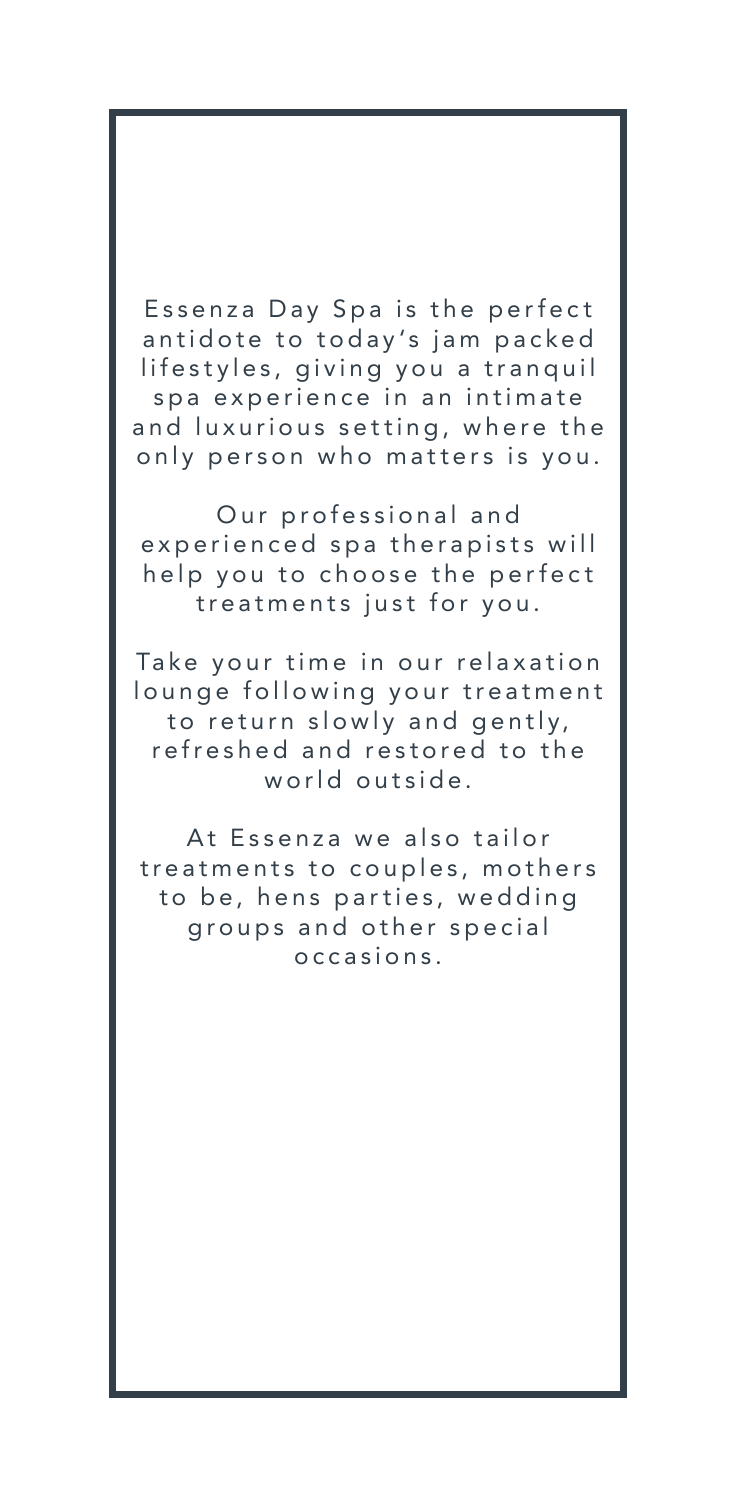*Spa Etiquette*

### **ARRIVAL**

Welcome to Essenza Day Spa.

We recommend that you arrive 10-15 minutes prior to your treatments. This allows time for you to check in, relax & take full advantage of your reserved time in the spa. Please understand that late arrivals may result in the reduction of your treatment time.

We respectfully request that all mobile phones be switched off during your visit. Please be aware the spa is a smoke free licenced 18+ facility. We advise that the over consumption of alcohol prior to treatment is not advisable.

### ATTIRE

We will provide you with a robe to wear around the Day Spa and also a locker to put your clothing and belongings in. Swimwear must be worn at all times when using our Hot Pool, Detox Box and Sauna areas.

### GROUP BOOKINGS

Maybe romance is your focus? Perhaps a pre-wedding gathering, a girl's weekend, or that unique corporate function you wish to cater for. Essenza offers guests the unique opportunity to indulge in many treatments in the company of colleagues, friends or loved ones. Please enquire at front reception about our double treatment rooms or group function availability.

### GIFT VOUCHERS

Give the ultimate gift with an Essenza Day Spa gift voucher. Gift vouchers can be tailor made for a particular treatment or stated amount. Our gift vouchers are beautifully presented & make an ideal gift for any occasion. Gift vouchers can be organised over the phone or collected from Essenza Reception.

### HEALTH CONSIDERATIONS

Some treatments may not be suitable given certain circumstances or medical conditions. If you are pregnant, have a heart condition or high blood pressure, we recommend you seek medical advice prior to your visit. Additionally, our experienced reception team will be happy to discuss any special requirements you may have & advise you on which treatments may be most suitable for you.

When making your spa booking please let reception staff know if you are pregnant as some treatments are not recommended during the first trimester of pregnancy.

### CANCELLATION POLICY

We kindly request that 24 hours notice be offered in the event of cancellation or treatment re-scheduling. In the event of less than 24 hours notice being given, a cancellation fee will apply.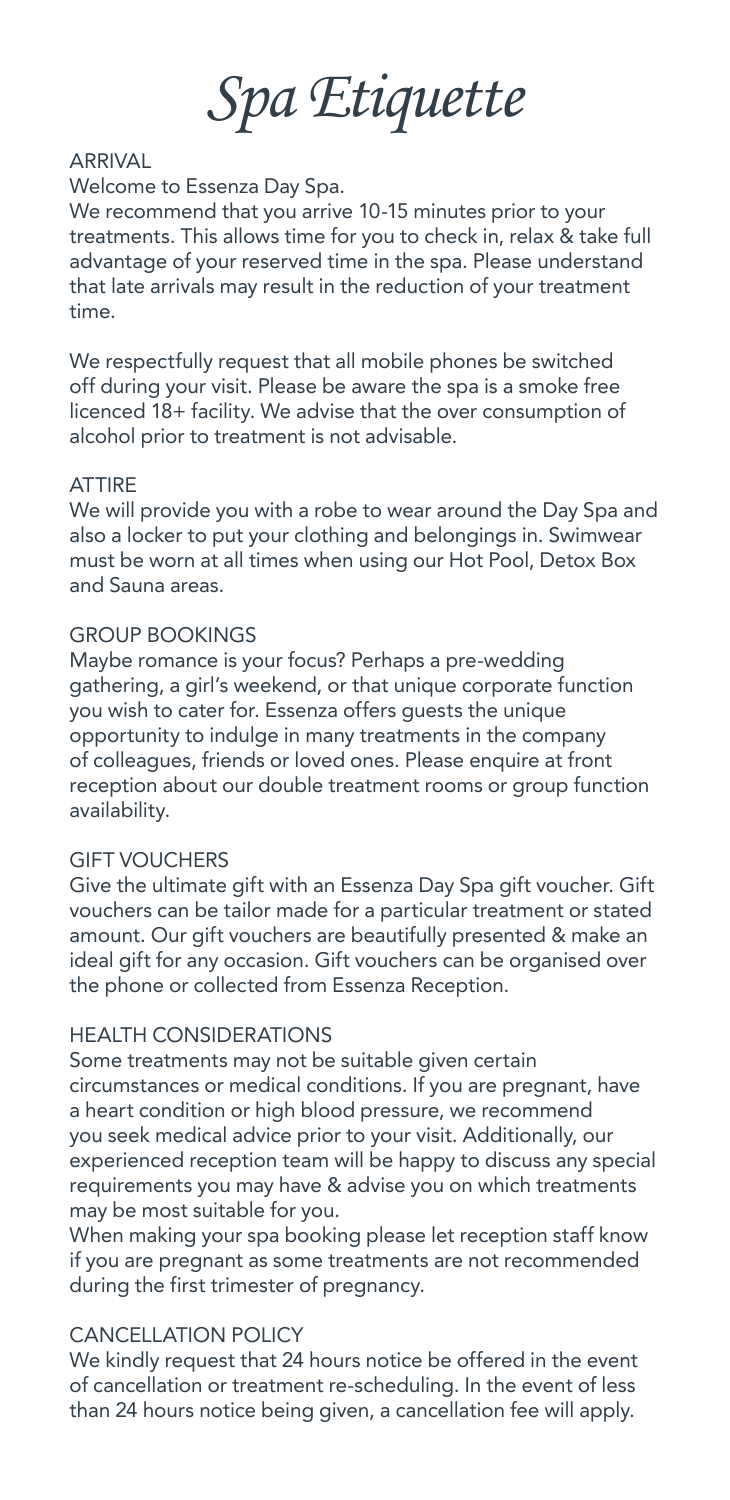# *Waterlily Facials*

### PETIT SPA FACIAL

A facial designed to offer a quick pick-me-up to brighten, nourish & revitalise the complexion. Using a selection of nourishing cold pressed plant oils, exotic fruit enzymes, replenishing botanicals, french clay & a hydrating infusion of aromatic essential oils. 40mins

### SEASONAL BOTANICAL FACIAL \$115

A replenishing facial infusing fresh seasonal ingredients to refresh & revitalise the skin. Each facial is infused with an intense massage emulsion layered with omega oils, vitamins & pure essential oil concentrates. Once infused, the treatment is finished with a performance contour masque blended with seasonal botanicals & pure vitamin C to energise the skin. 60mins

## FACIAL RITUAL

This beautiful ritual begins with a warm foot cleanse, soak & foot exfoliation, followed by a relaxing back, neck & shoulder massage and seasonal botanical facial. This treatment is finished with a hydrating foot treatment. 90mins

## ENHANCE ANY OF OUR FACIALS WITH:

| Anti-Ageing Eye Treatment   | \$35 |
|-----------------------------|------|
| Super Bright B3 Infusion    | \$35 |
| Super Clear B3 Infusion     | \$35 |
| Super Proof B3 Infusion     | \$35 |
| Orange Creme Hair Treatment | \$35 |
| Relaxing Scalp Massage      | \$25 |
|                             |      |

\$80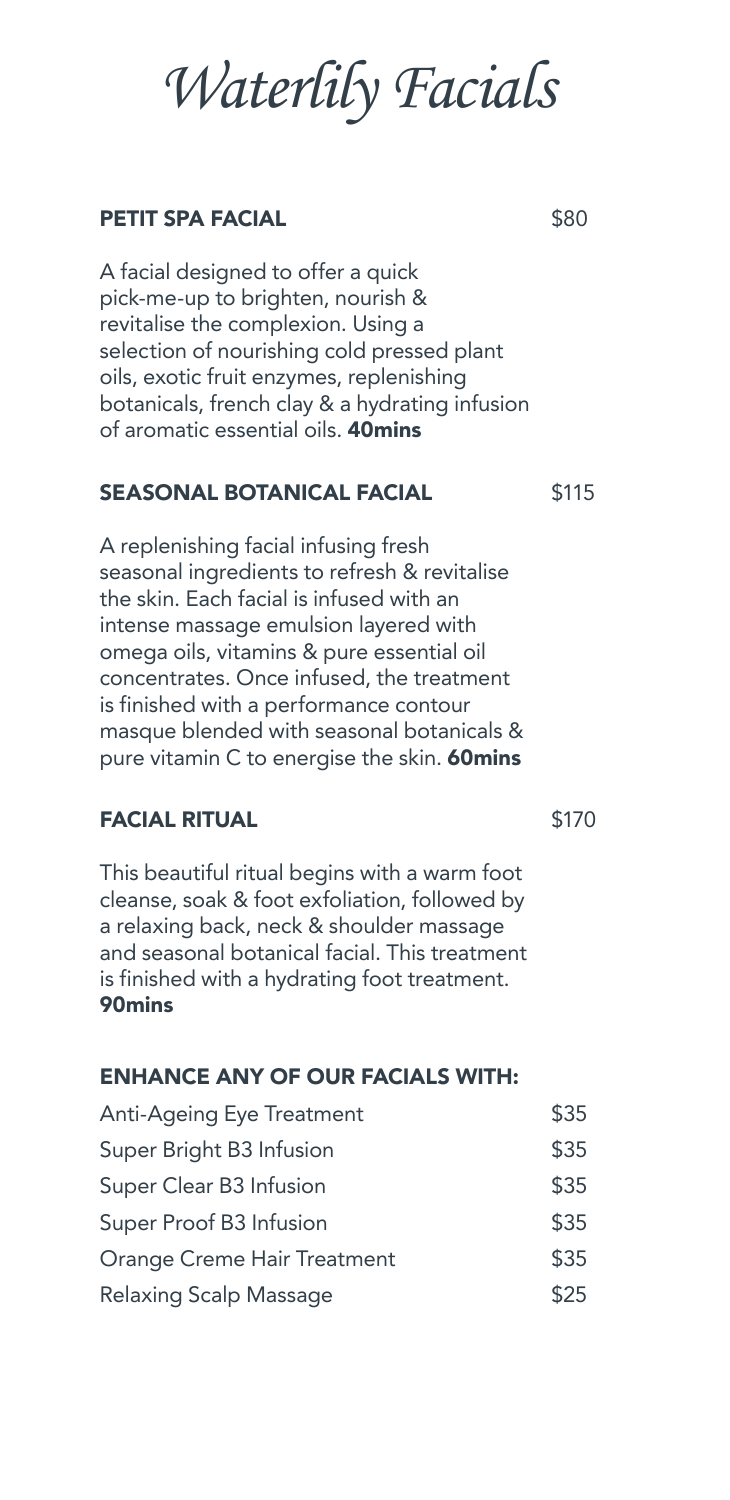*Performance Facials*

### POWER FACIAL

A premium collection of innovative performance power facials delivered in convenient 30 minute appointments to visibly transform the skin. Three unique treatments featuring cosmeceutical actives including AHA's, BHA, potent antioxidants and anti-ageing vitamins to deliver a series of corrective skin rituals to refine, rejuvenate and repair...

| <b>CLEAR</b> and confident for acne prone,<br>congested, oily and combination skin types.<br>30mins | \$80 |
|-----------------------------------------------------------------------------------------------------|------|
| <b>BRIGHTEN</b> and refine pigmentation, fine<br>lines, wrinkles, uneven skin tone. 30mins          | \$80 |
| <b>REJUVENATE</b> and repair dry, mature, sun<br>damaged and dehydrated skin. 30mins                | \$80 |

### ROSE QUARTZ FACIAL

\$140

A luxurious performance spa facial targeting firmness, lines and wrinkles. Activated with smart peptide, Heptapetpide-7 with advanced cosmeceuticals of reseveratrol and hyaluronic acid in an anti-ageing vitamin complex with a nurturing infusion of pure rose oils, crushed quartz and crystal essences to intensify transformation at a cellular level. 70mins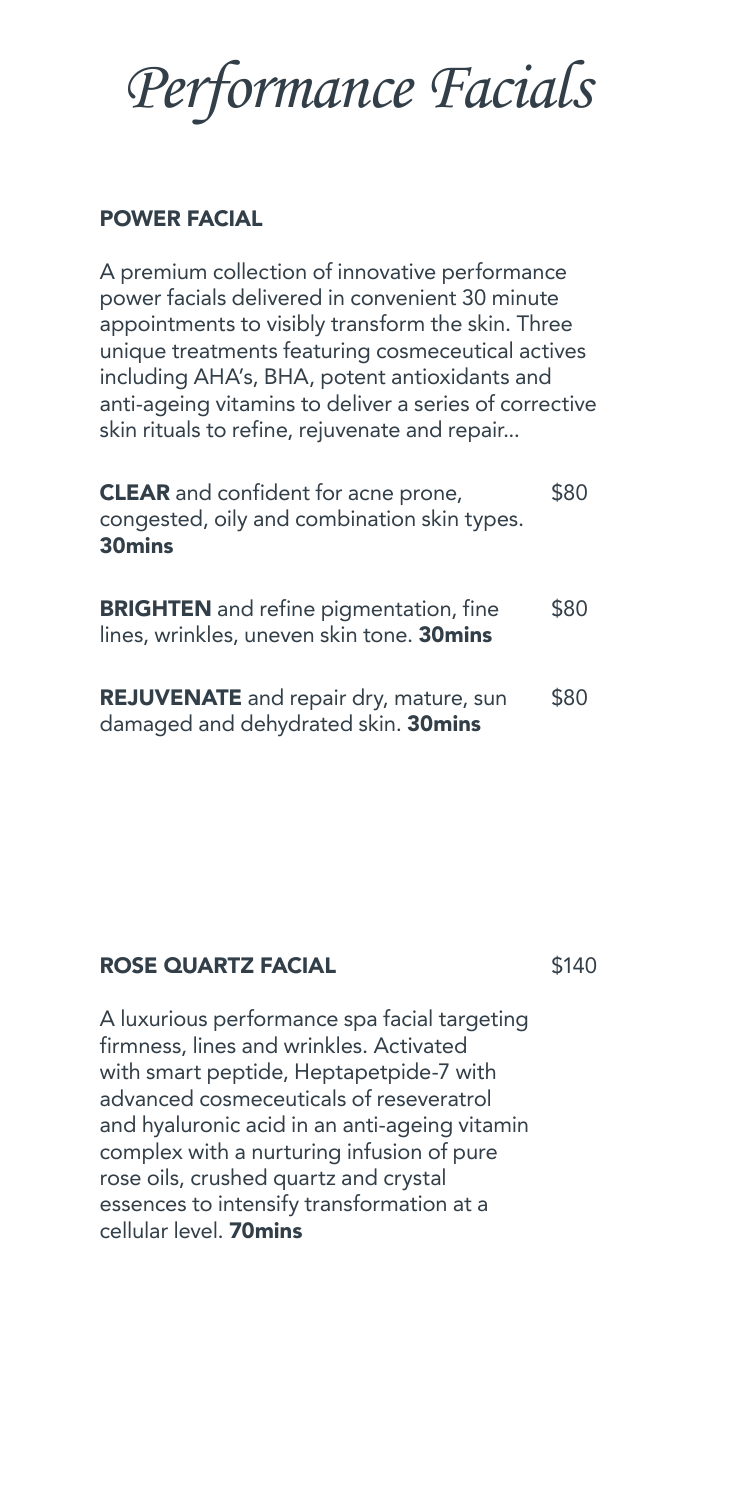

### INDIAN HEAD & SHOULDER MASSAGE

This relaxing but stimulating massage ritual is aimed at increasing the blood & lymphatic circulation to the head, neck & shoulders. It clears the mind, uplifts the senses & recharges the physical body. 30mins

### RELAXATION MASSAGE

A slow relaxing massage, promoting the diffusion of tension, re-alignment of energy flow & re-balancing of the body, mind & spirit.

| 30 min        | \$65  |
|---------------|-------|
| <b>60 min</b> | \$100 |

### SIGNATURE MASSAGE

Begin with a warm foot soak & exfoliation to create silky smooth skin, following with a slow full body massage, to help reduce muscle tension & increase circulation creating a totally peaceful state. This is finished off with a soothing hot towel foot infusion. 70mins \$120

BODY EXFOLIATION

 $+ $50$ 

Enhance any of our massages with an add on seasonal body exfoliation.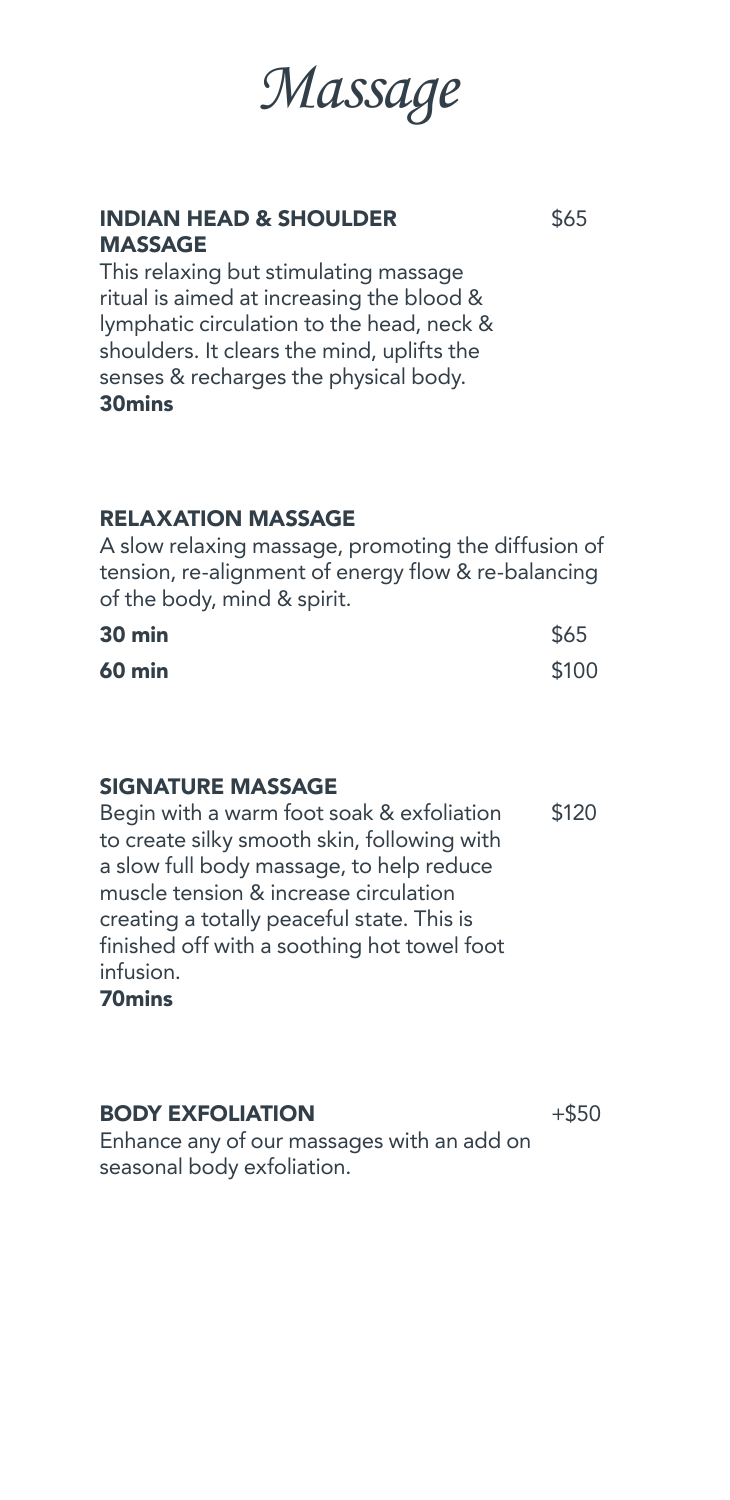

### AROMATHERAPY MASSAGE

Begin with a warm foot soak & exfoliation to create silky smooth skin. This is followed with a personalised aromatherapy massage to help reduce muscle tension & increase circulation, creating a totally peaceful state. 70mins

### PREGNANCY MASSAGE

A truly relaxing massage aimed at enveloping & nurturing the one that envelopes & nurtures another. A must have experience additionally assisting in alleviating back pressure & reducing the swelling & stress on weight bearing joints. 60mins \*Not recommended in first trimester.

### EAR CANDLING

Ear candling is an ancient holistic treatment that has been practised for centuries. It is deeply relaxing & offers many therapeutic benefits to those suffering headaches, sinus, tinnitus, itchy ears & stress. To increase the benefits & complete this treatment a sinus pressure point massage will be performed. 30mins

\$50

\$130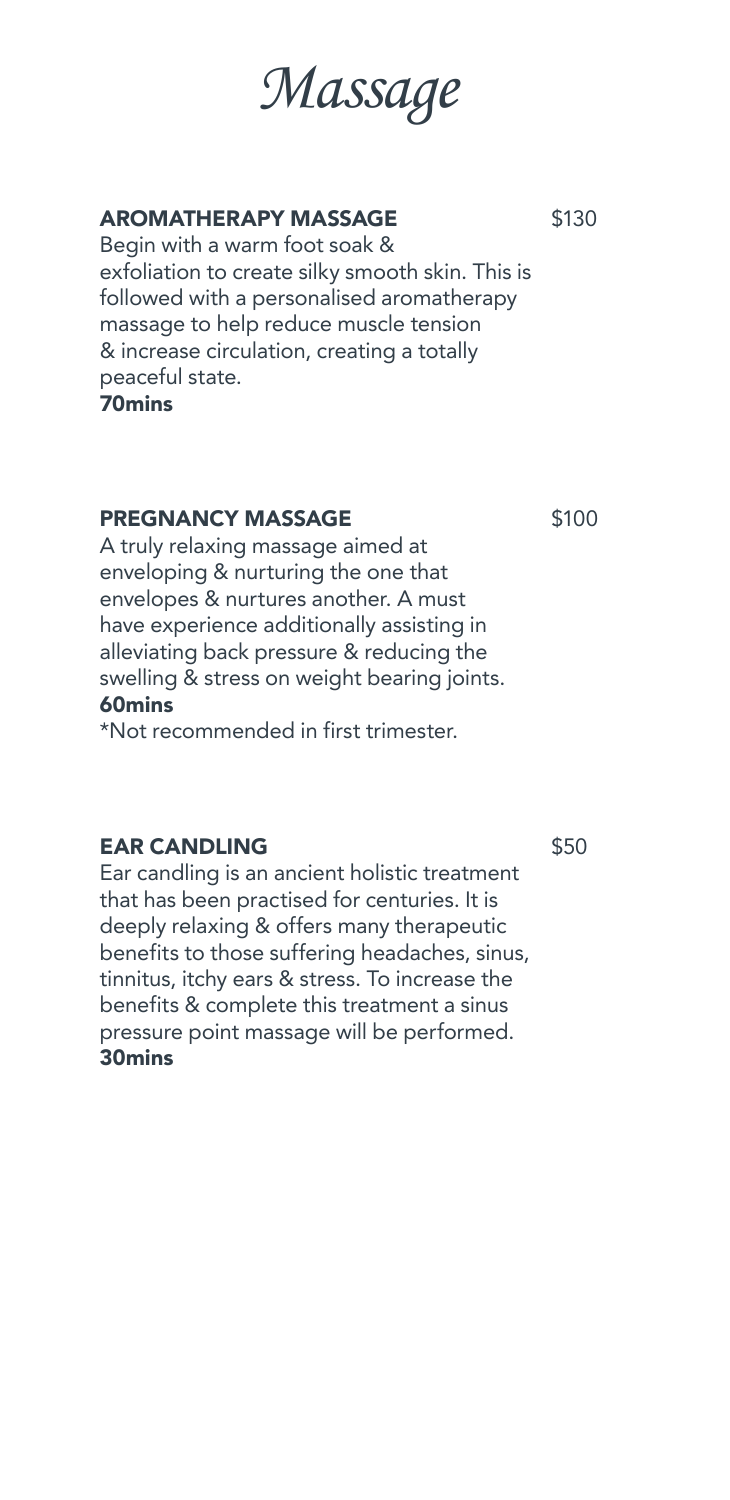*Spa Packages*

| <b>LIME CAVIAR BODY RITUAL</b>                                                                                                                       | \$180 |
|------------------------------------------------------------------------------------------------------------------------------------------------------|-------|
| Warm Foot Cleanse & Soak<br>Full Body Dry Body Brush<br>Lime Caviar Body Balm Wrap<br>Waterlily Petit Spa Facial<br><b>Relaxing Scalp Massage</b>    |       |
| <b>SPA ESCAPE</b>                                                                                                                                    | \$210 |
| Warm Foot Cleanse & Soak<br>Seasonal Body Exfoliation<br><b>Full Body Hydration Treatment</b><br>Seasonal Botanical Facial<br>Relaxing Scalp Massage |       |
| <b>AROMA ESCAPE</b>                                                                                                                                  | \$230 |
| Warm Foot Cleanse & Soak<br>Aromatherapy Massage<br>Seasonal Botanical Facial<br><b>Relaxing Scalp Massage</b>                                       |       |
| <b>PREGNANCY BLISS</b>                                                                                                                               | \$200 |
| Warm Foot Cleanse & Soak<br>Relaxing Pregnancy Massage                                                                                               |       |

Relaxing Scalp Massage Indulgence Pedicure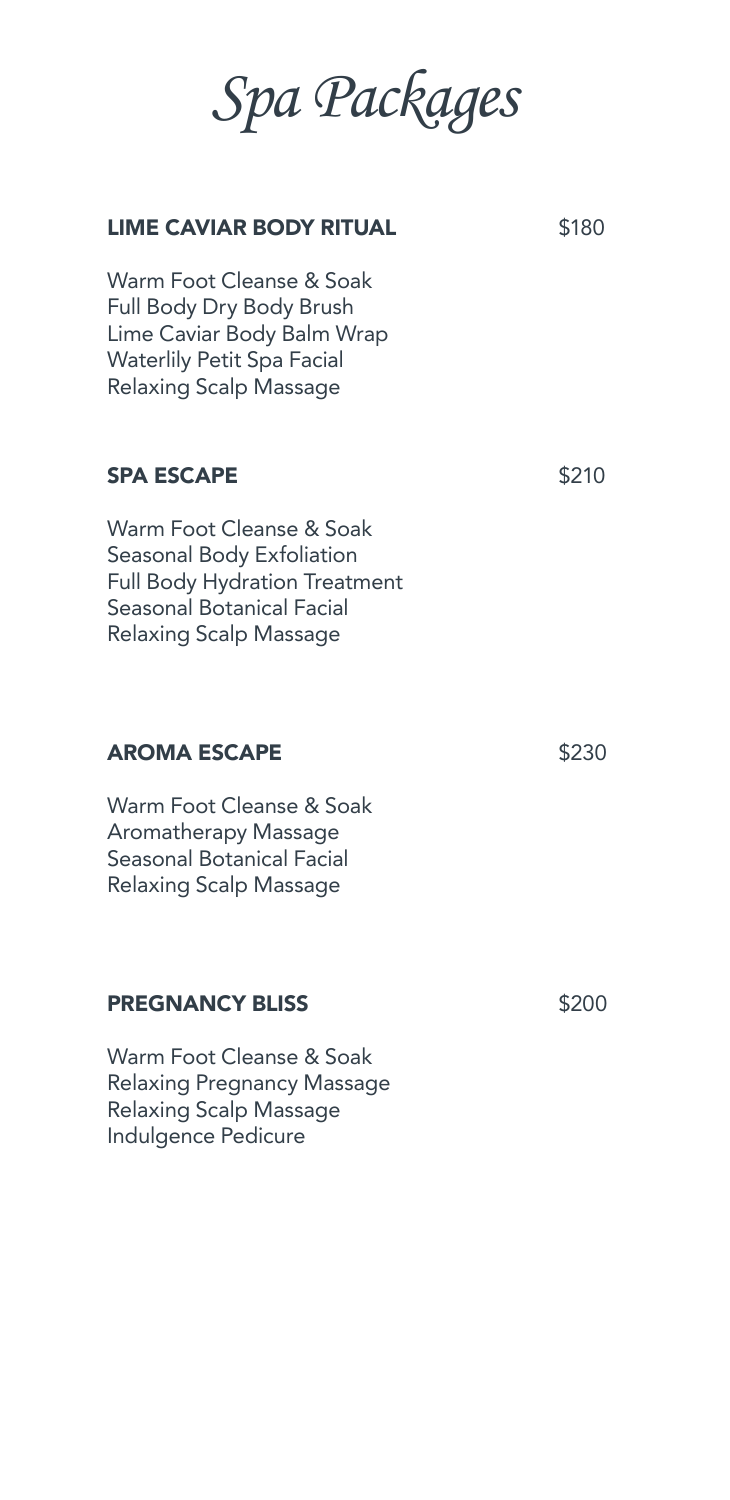*Spa Packages*

### PURE INDULGENCE

\$360

Detox Box or Hot Pool Warm Foot Cleanse & Soak Full Body Relaxation Massage Seasonal Botanical Facial Relaxing Scalp Massage Waterlily Hand Treatment Indulgence Pedicure

### DOUBLE INDULGENCE

\$400

Detox Box or Hot Pool for 2 Warm Foot Cleanse & Soak for 2 Seasonal Body Exfoliation for 2 60 Minute Relaxation Massage for 2 \$100 Stonegrill Dining Voucher

We use and recommend Waterlily. Waterlily is an Australian Spa Collection formulated exclusively for Day Spas using the purest of therapeutic Aromaceuticals and Phytonutrients to create a performance driven sensory journey. Each formulation is botanically pure and bursting with aromatic essential oils, anti-ageing vitamins, exotic fruit concentrates, herbal infusions, French clays and rich omega serums to deliver the ultimate skin treatment.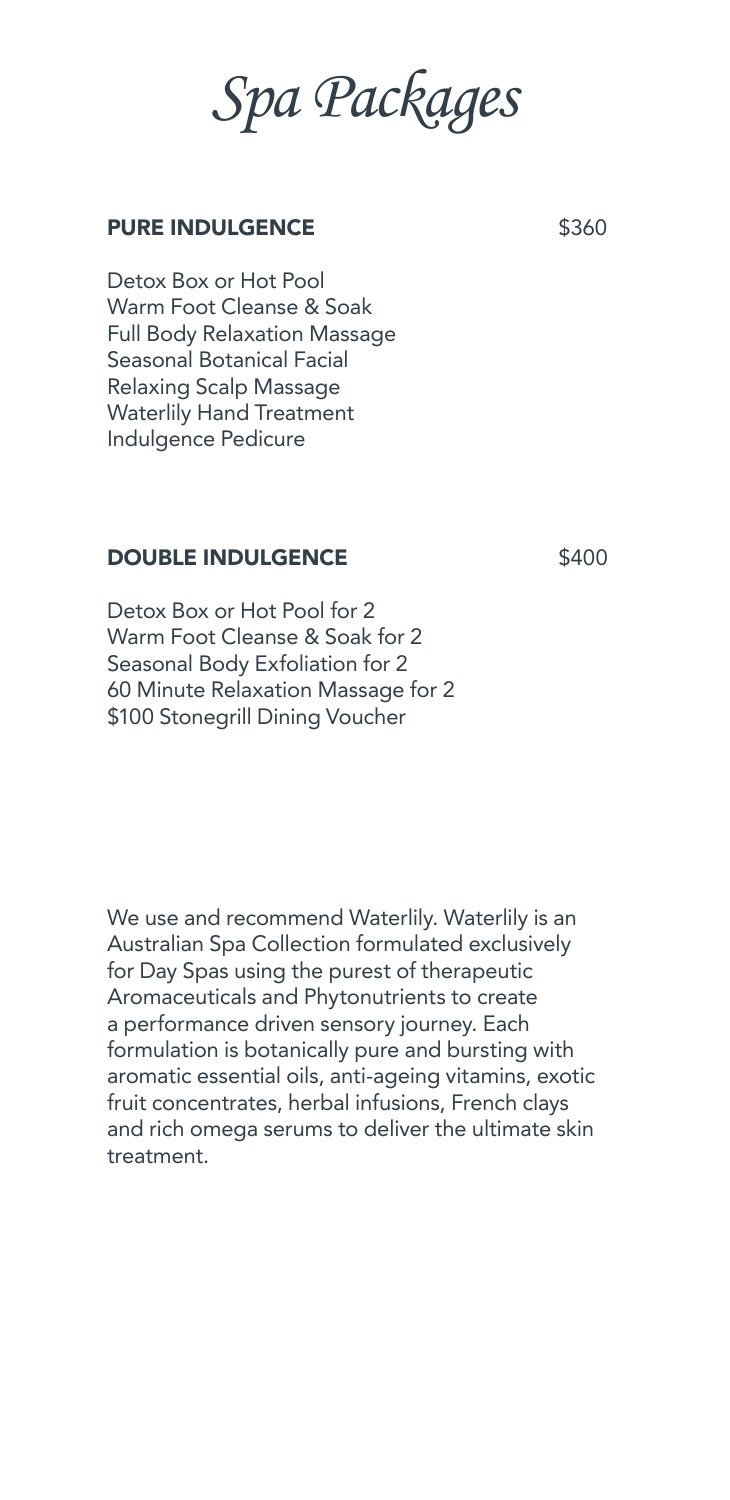*Hands*

## PETIT MANICURE

A basic hand treatment including nail, cuticle work, buffing & colour application.

| Polish Application         | \$50 |
|----------------------------|------|
| <b>Shellac Application</b> | \$65 |
| Shellac Removal From:      | \$10 |

### INDULGENCE MANICURE

This indulgent manicure has your nails filed & buffed with cuticles pushed back & tided. You will then finish with a pampering hand scrub, mask, hand & arm massage, and colour application

| Polish Application         | \$70 |
|----------------------------|------|
| <b>Shellac Application</b> | \$85 |
| Shellac Removal From:      | \$10 |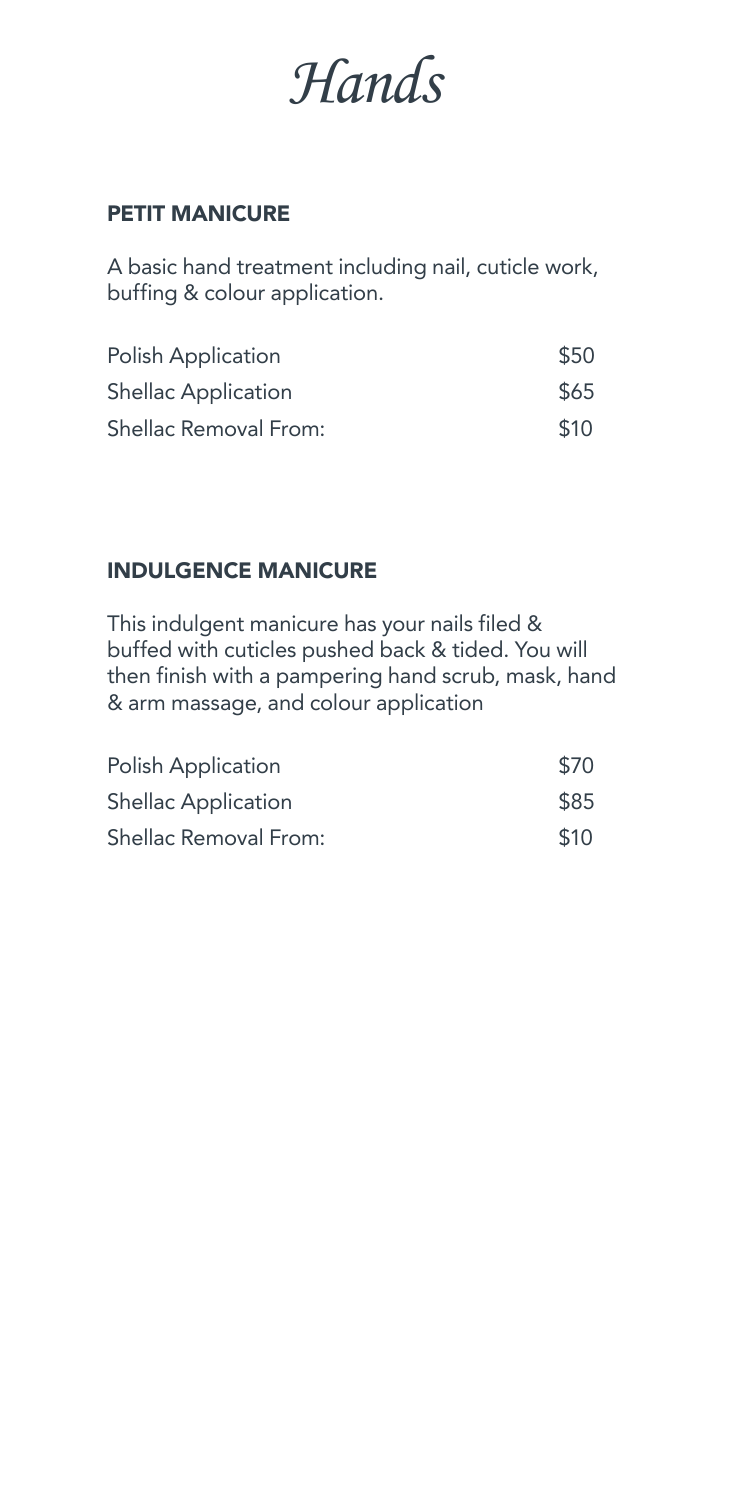*Feet*

## PETIT PEDICURE

A basic foot treatment including foot soak, nail & cuticle work, buffing, moisturising and colour application.

| Polish Application    | \$65 |
|-----------------------|------|
| Shellac Application   | \$80 |
| Shellac Removal From: | \$10 |

### INDULGENCE PEDICURE

This aromatic foot treatment relieves stress & tension while enhancing relaxation & general wellbeing, leaving feet smooth & hydrated. Feet & legs will be treated to a warm foot soak, exfoliation & hydrating masque. This indulgent treatment finishes off with a foot & leg massage & colour application

| Polish Application         | \$85  |
|----------------------------|-------|
| <b>Shellac Application</b> | \$100 |
| Shellac Removal From:      | \$10  |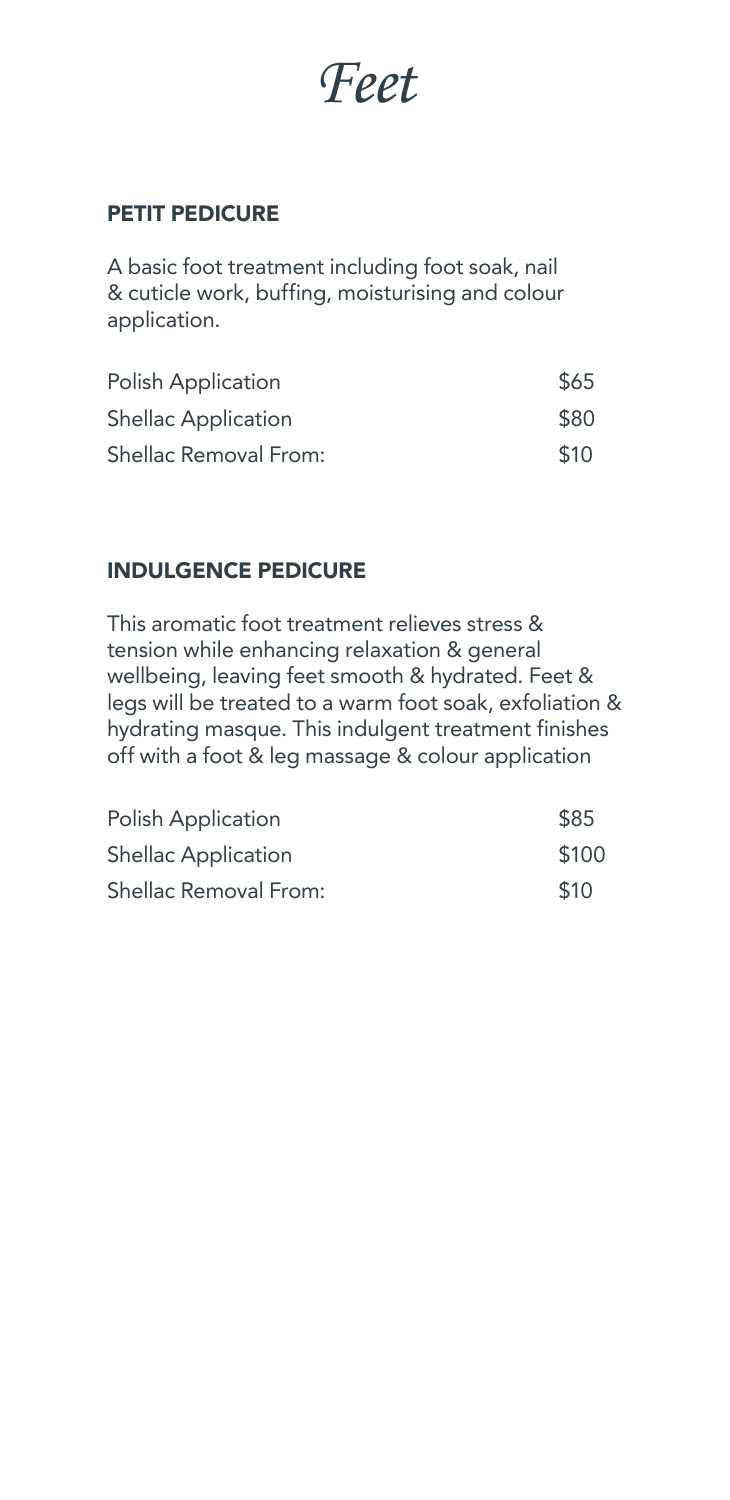*Body Treatments*

### SEASONAL CRÈME BODY EXFOLIATION

Reveal luminous beautiful skin with a smoothing infusion of tropical papaya & polished walnut, whipped into a mineral rich French clay crème. An indulgent exfoliation treatment to leave skin silky smooth. Finished with a hydrating crème treatment to lock in moisture. **50 min** 

### SEASONAL SUGAR BODY **EXFOLIATION**

A deep exfoliating spa ritual to create silky smooth skin. Enjoy an intense invigorating treatment to not only effectively smooth skin but stimulate circulation to gently detoxify the body. Ideal to combat cellulite & uneven skin. Finished with a hydrating crème treatment to lock in moisture. 50 min

### WATERLILY SEASONAL BODY WRAP

Deeply emollient for dry, sensitive & sun kissed skin. Safe for use during pregnancy. Experience the ultimate full body rejuvenation ritual. Begin with a papaya crème & walnut smoothing exfoliation, followed by a French clay cocoon of rich cocoa & organic honey steeped in vanilla crème masque. Once removed this sensory journey is complete with a full body treatment & head massage. 80 min

\$85

\$85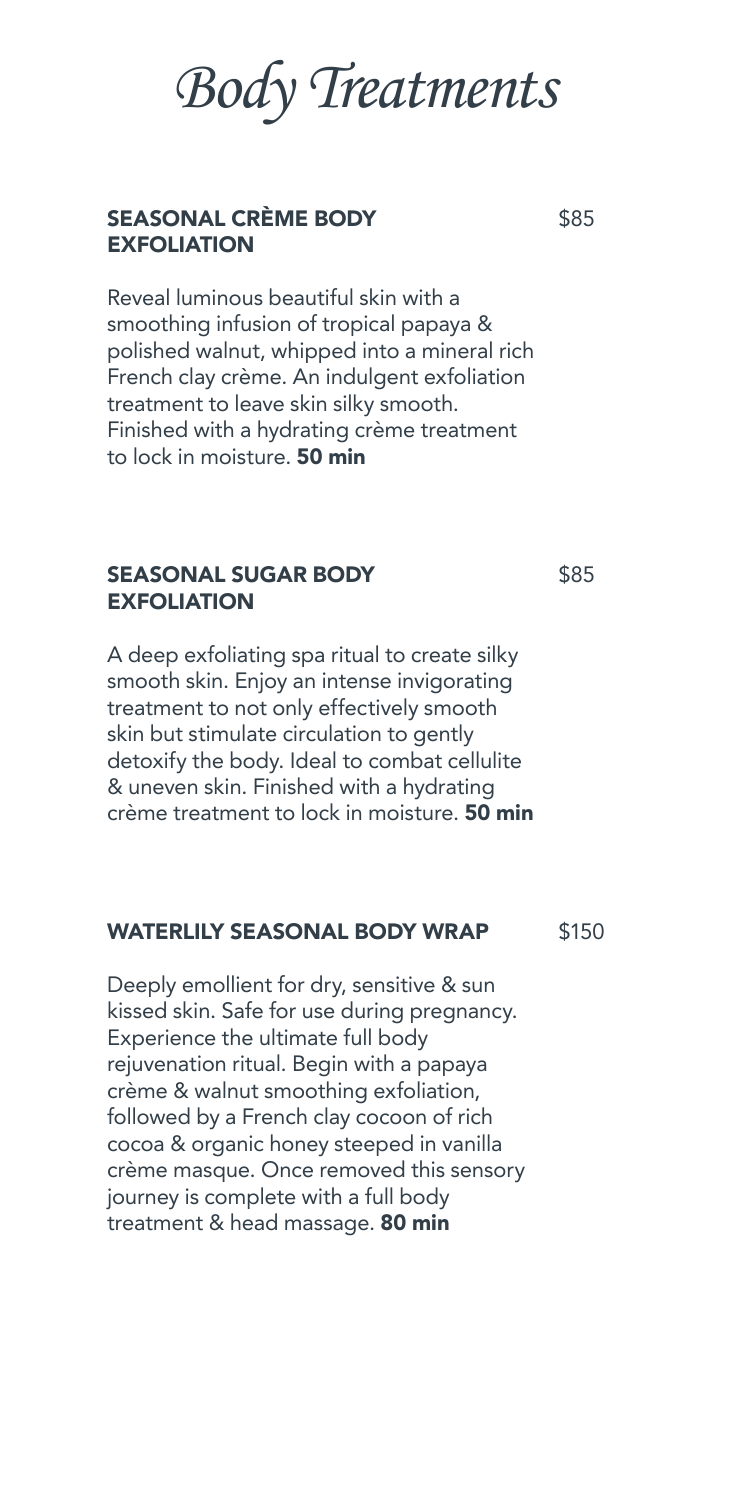*Waxing*

| <b>Brow Shape</b>      | \$15 |
|------------------------|------|
| Lip                    | \$15 |
| Chin                   | \$15 |
| Lip & Chin             | \$25 |
| Underarm               | \$25 |
| Arms                   | \$35 |
| $1/2$ Leg              | \$35 |
| 1/2 Leg & Bikini       | \$50 |
| 3/ <sub>4</sub> Leg    | \$45 |
| Full Leg               | \$55 |
| Full Leg & Bikini      | \$70 |
| <b>Bikini</b>          | \$25 |
| <b>Extended Bikini</b> | \$40 |
| <b>Brazilian</b>       | \$55 |
| Follow Up Brazilian    | \$40 |
|                        |      |

*Tinting*

| <b>Brow Tint</b>        | \$15 |
|-------------------------|------|
| Lash Tint               | \$20 |
| Lash & Brow Tint        | \$30 |
| Henna Brow Tint & Shape | \$50 |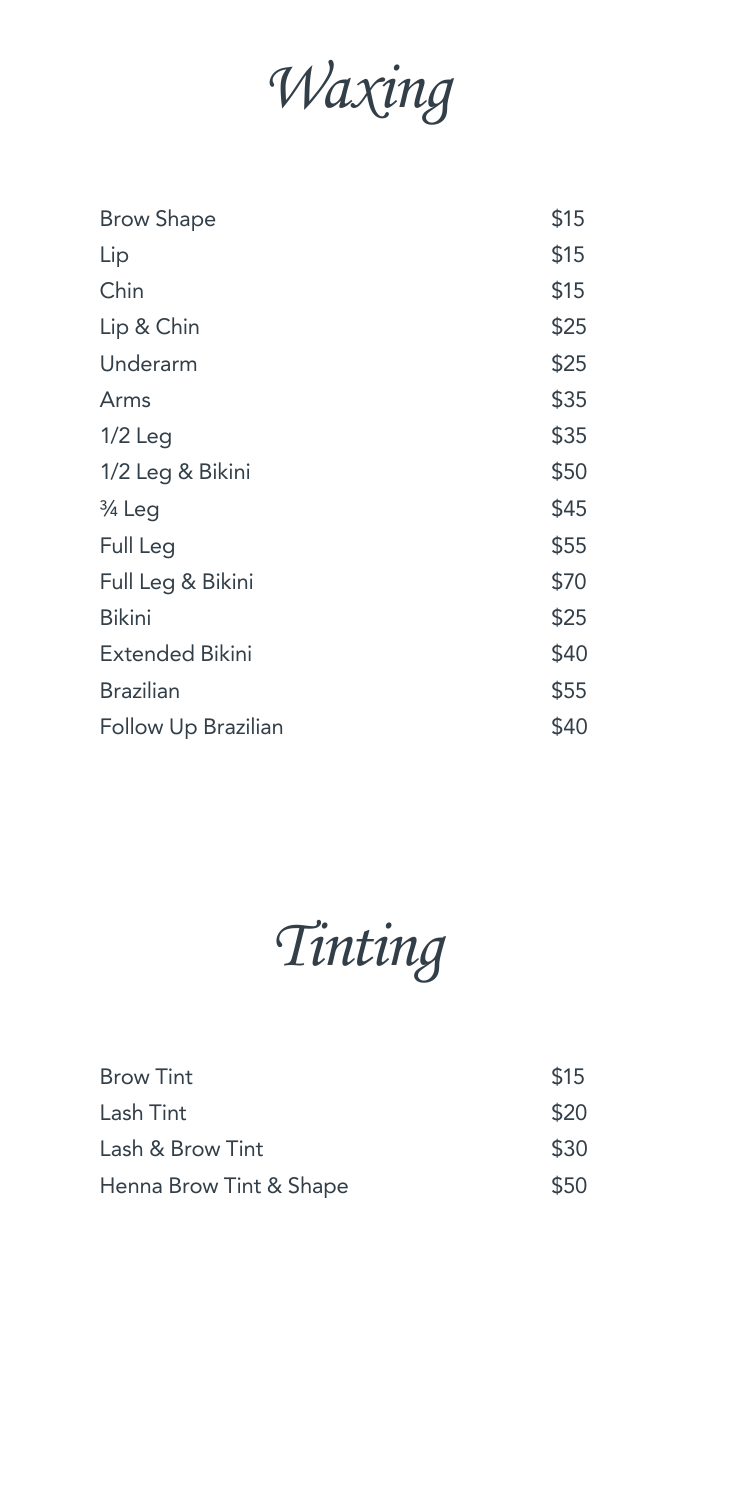*Make-up*

| Make Up Trial                   | \$70 |
|---------------------------------|------|
| Casual Day Make Up              | \$70 |
| Bridal/Special Occasion Make Up | \$80 |
| Add On Lashes                   | \$20 |



### TUSCAN SPRAY TAN

The safer, more time effective alternative to achieve that gorgeous golden glow. This spray on body tan provides an instant, natural & even colour that lasts up to ten days.

*Food & Beverages*

Enhance your experience with our delicious drinks and platters.

| Choice of Red, White or Sparkling wine | \$8 glass<br>\$25 bottle |
|----------------------------------------|--------------------------|
| <b>Cheese Platter with crackers</b>    | $$8$ pp                  |
| Fresh Fruit Platter                    | $$8$ pp                  |

Please Note:

For catering purposes, we require at least 48 hours notice for any food orders. Please advise at time of booking if you would like any food to accompany your treatment.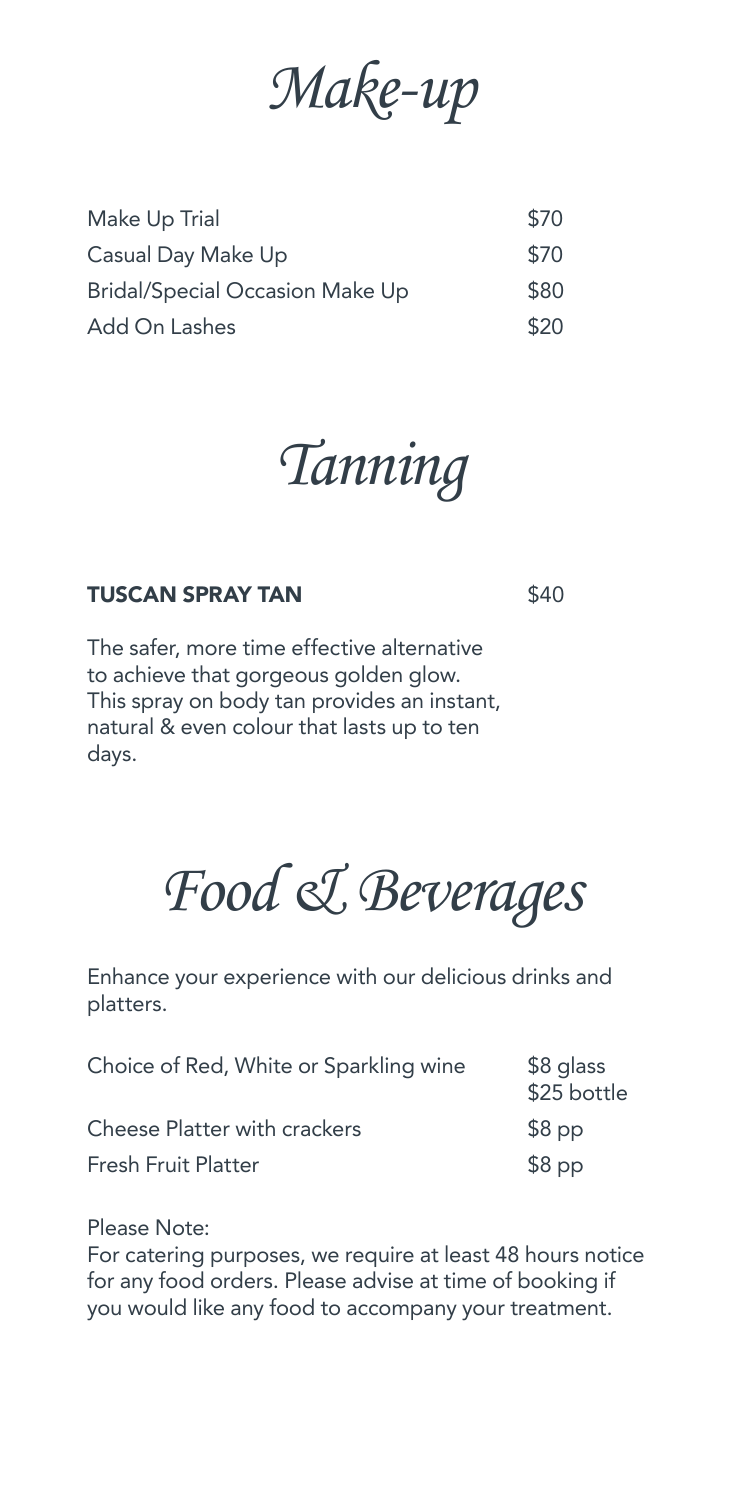*Water*

### COMMUNAL HOT POOL

For centuries the healing & restorative properties of water have been known not just for physical rejuvenation but additionally for the relaxation & re-connection of the body & mind. Singularly indulge as a time effective body/mind recharge or as a perfect addition to any treatment. Loyalty Card Available

### INFARED DETOX BOX

The detox box uses safe & naturally occurring far infrared rays to safely & effectively detoxify the body. The holistic effects of the detox box are far reaching for both body & mind. The physical benefits include strengthening of the immune system, fatigue reduction, metabolic acceleration, increased blood flow & assistance in weight loss. Additionally, the detox box stimulates endorphins creating stress reduction & an overall positive feeling of wellbeing. Loyalty Card Available

### **SAUNA**

Experience the healing properties of heat & steam through the metabolic effects of the sauna room. The sauna experience results in a heightened sense of wellbeing through invigoration of the skin, letting go of emotional build up & enhancing the circulatory system.

### SPA BATH RITUAL

For 1 or 2 People Allow your body to unwind & your mind to completely let go as you relax in our private spa bath. Enjoy on your own or with a partner, as a luxurious addition to any treatment.

\$20

\$40

\$10